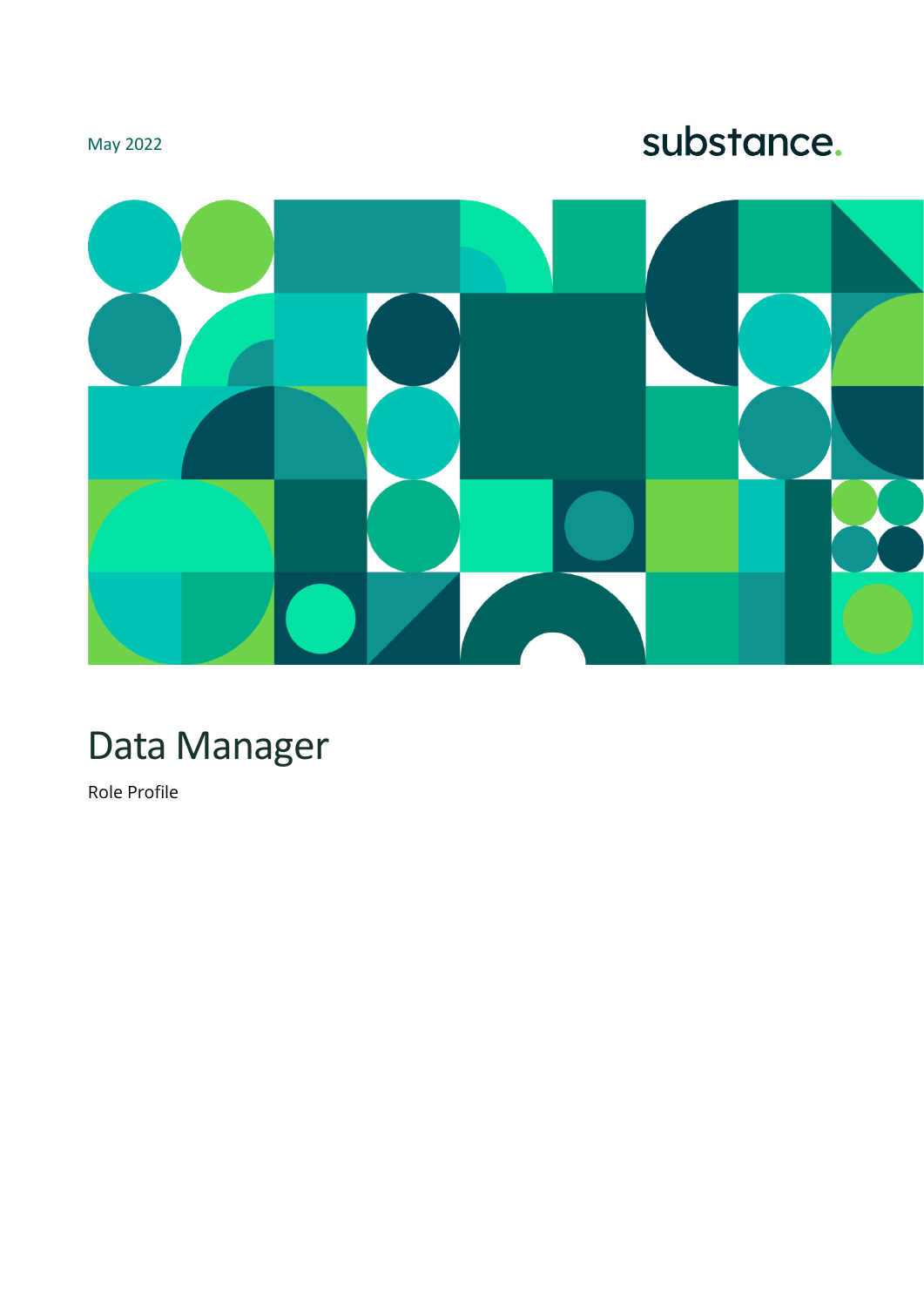Job Title: Data Manager Reports to: Senior Account Manager Duration: Permanent subject to a 6-month probationary period Start Date: August 2022 or as soon as thereafter Hours: 37.5 hours per week Salary: £20,000 - £28,000 per year

# Role Profile

## About Substance

Substance is a social research and technology company working to understand the social impact of sport and physical activity, youth development and outdoor recreation. We work with many types of organisations including major charities in youth and sport, local and central government and national and international sports bodies.

Our core team is made up of experienced social researchers, technologists and programme managers, each with their own specialisms. We share an ambition to make organisations that do good have a greater impact.

Substance is based in Manchester but, with flexible working policies, has staff employed all over the UK.

#### Who we work with

- National government departments, such as the Department for Digital, Culture, Media and Sport, Home Office, Department for Education and Department for Food, Environment and Rural Affairs.
- Regional and local government bodies such as the Greater London Authority and the Greater Manchester Combined Authority.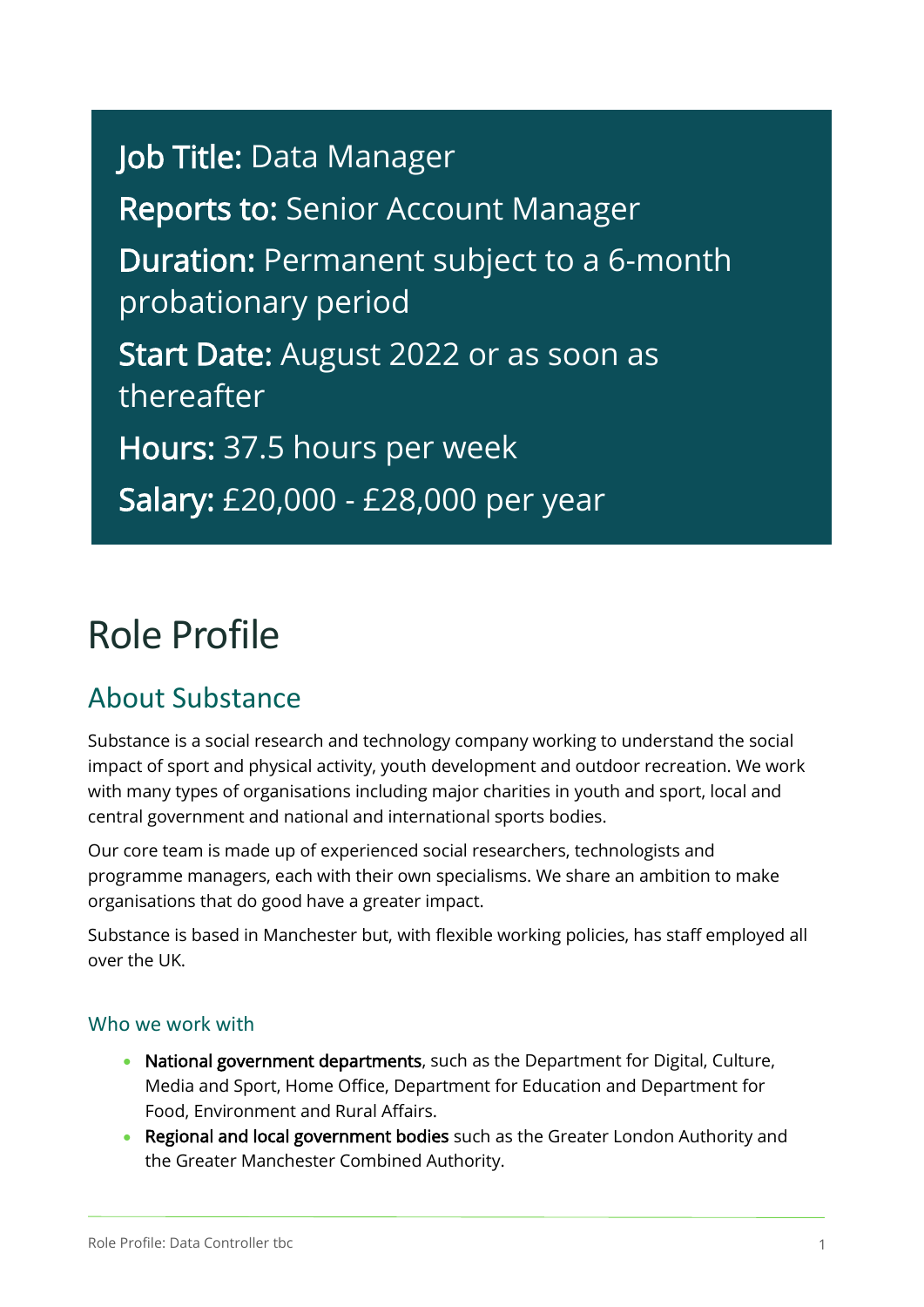- National strategic organisations such as the Environment Agency, Big Issue Invest Premier League Charitable Fund, Big Lottery Fund.
- National charities, such as BBC Children in Need, Wellcome Trust, Royal National Lifeboat Institution, MIND, Groundwork and MyBnk.
- National and international sports bodies including UEFA, national football associations, Sport England, UK Sport, sports clubs and sport for development organisations.
- Local and regional delivery organisations including a range of football club community organisations and other sport for development, health and social organisations and charities.

# Role Purpose

The core purpose of the Data Manager position is to ensure the quality and integrity of numerous data sets that support Substance's research and social valuing projects. Following established project management plans and procedures, the successful candidate will be expected to identify, analyse and interact with multiple sources of data; build online and offline processes and routines that ensure key data sources are updated regularly and accurately; and quality assure all data-related outputs.

# Key Competencies

## Essential

- Excellent research and organisational skills.
- Excellent numerical and analytical skills.
- Excellent teamwork skills, both as a member and a leader of a team.
- Excellent IT skills (including data handling and analysis using relevant computer applications).
- Excellent communication and interpersonal skills.
- Critical thinker.
- Attention to detail.
- Self-motivated, goal-oriented and able to accomplish assignments/tasks with little or no supervision.
- Excellent customer service skills.
- Must have knowledge of working business standards that are relevant to the industry in which the organisation operates.

### Desirable

• A Bachelor's degree or higher with an emphasis on data management, data analysis, computer science or statistics.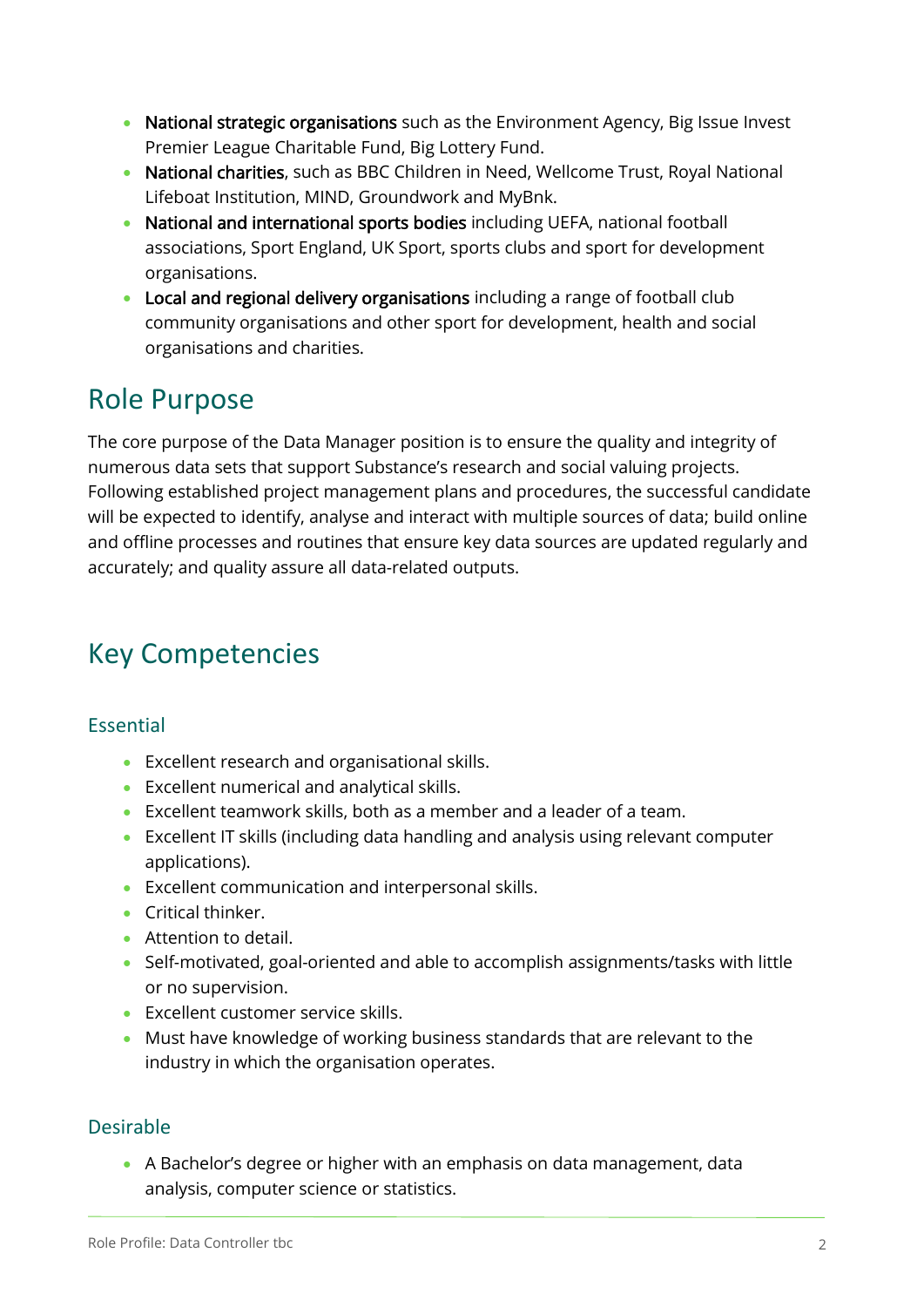- Knowledge and interest in relevant sport sectors, research subjects and client types, along with an ability to be an adaptive learner.
- A minimum of 1 year experience as a data manager/analyst in a reputable company.
- Knowledge and experience of using MySQL and R (the programming language).
- Experience utilising social media for research data collection, sentiment analysis, publicising research etc.
- Ability to help manage elements of research projects and team members.

## Key Responsibilities

The Data Manager, will be responsible for:

### Data Management

- Organising, implementing, and enforcing data collection and maintenance policies and methods (including automation where possible) across multiple projects.
- Monitoring and updating key data sources that support Substance's social valuing projects (e.g., physical activity, health condition prevalence rates, economic indices).
- Providing training to stakeholders to be able to perform data collection independently and effectively.
- Developing data collection methods and processes for new projects.
- Maintaining data and evidence resource banks.

### Quality Assurance

- Establishing and adhering to key quality standards to govern the collection of data.
- Producing reports on data quality and confidence.
- Conducting analysis to ensure that all data collected is appropriate for project purposes.
- Ensuring the proper functioning of data collection software and internet applications.
- Making sure that data collection procedures are in line with all relevant laws, rules and guidelines.

### Communication

- Creating protocols for the Substance social value team and external stakeholders to monitor and update key data sources and related actions.
- Communicating key data-related findings internally.
- Interpreting and explaining complex data to colleagues.
- Working with colleagues to catalogue live research and data sources and archive old.